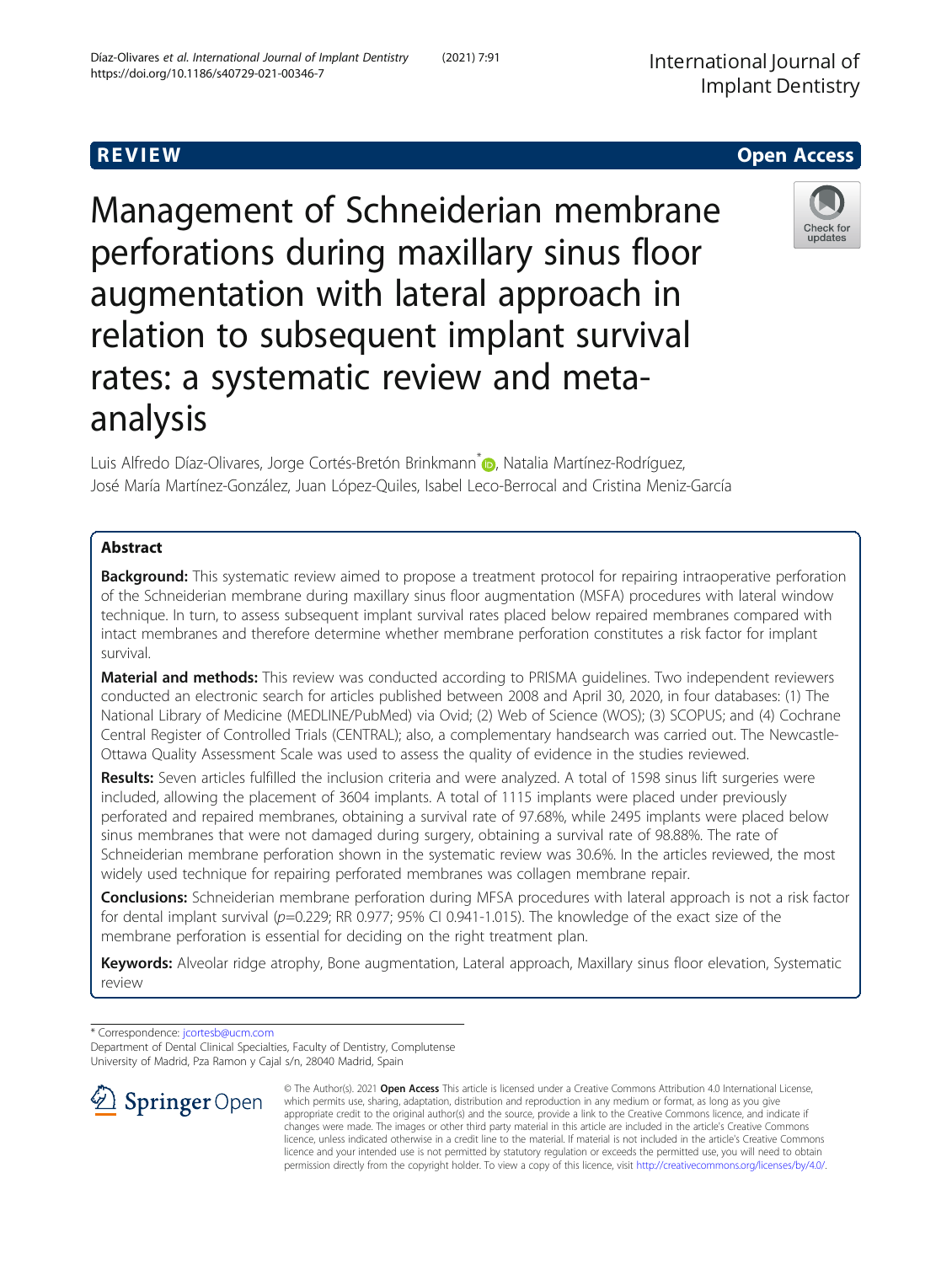# Introduction

Maxillary sinus floor augmentation (MSFA) surgery with simultaneous or deferred placement of implants is a highly predictable surgical technique in cases of atrophic posterior maxilla [[1\]](#page-10-0), allowing implant-supported rehabilitation in cases where there would otherwise be insufficient remaining bone substrate for implant placement. MSFA achieves implant survival rates similar to those achieved in pristine bone [\[2](#page-10-0), [3](#page-10-0)]. During this surgical procedure, perforations of the sinus membrane may occur due either to iatrogenic causes derived from incorrect surgical handling or to anatomical considerations inherent to the individual patient, which can make the procedure difficult [\[4](#page-10-0), [5](#page-10-0)]. The former include uncontrolled pressure on the membrane or the use of inappropriate surgical instruments [[6\]](#page-10-0); the latter include reduced thickness of the membrane [\[7\]](#page-10-0), reduced friability and elasticity [[8,](#page-10-0) [9\]](#page-10-0), greater adhesion to the bone surface  $[10]$  $[10]$ , and the presence of the sinus septa  $[11-13]$  $[11-13]$  $[11-13]$  $[11-13]$ .

Membrane perforation is the most frequent complication in this type of procedure [\[14](#page-10-0)]. According to the various authors reviewed, percentages vary between 7 and 60% [\[12](#page-10-0), [15](#page-10-0)–[18\]](#page-10-0).

In most cases, this complication is corrected intraoperatively [\[19\]](#page-10-0). However, the treatments described to repair these perforations are diverse [[20\]](#page-10-0).

To our knowledge, no systematic review has attempted to propose specific treatment guidelines in relation to perforation size. Therefore, this systematic review aimed to answer following statement of questions: What is the rate of Schneiderian membrane perforation during MSFA procedures? What is the survival rate of dental implants placed in perforated membranes once they have been repaired compared with the survival rate in intact membranes? How are these perforations treated (depending on their extent)? What are the most frequently occurring complications following membrane perforation?

# Material and methods

# Databases and search strategy

This systematic review was designed to fulfill PRISMA [[21\]](#page-10-0) (Preferred Reporting Items for Systematic Review and Meta-Analyses) guidelines and answer the following focused PECO question: "How are Schneiderian membrane perforations that occur during maxillary sinus floor augmentation (MSFA) with lateral approach managed, and does perforation influence subsequent implant survival rates?"

(P) Patient/population: Adult human patients requiring maxillary sinus floor augmentation with lateral approach for subsequent placement of dental implants.

(E) Exposure: Repairing sinus membrane perforations during maxillary sinus floor augmentation.

(C) Comparison: Maxillary sinus floor augmentation without membrane perforation.

(O) Outcomes: Schneiderian membrane perforation rate during MSFA with lateral approach; available therapeutic procedures for repairing these perforations; associated complications of Schneiderian membrane perforations; survival rates of implants in perforated vs. non-perforated membranes.

An electronic search was conducted in four electronic databases: (1) The National Library of Medicine (MEDL INE/Pubmed) via Ovid; (2) Web of Science (WOS); (3) Cochrane Central Register of Controlled Trials (CENT RAL); and (4) Scopus. The search included studies published in English, Spanish, and German published between 2008 and April 30, 2020. The electronic search was complemented by a manual search in Oral and Maxillofacial Surgery and Implant Dentistry related journals and in the reference sections of the studies reviewed. To perform the screening process, all the references were included into EndNote X9 Library (Clarivate Analytics, Philadelphia, PE, USA).

The search used the following key terms combined with Boolean operators (Table [1\)](#page-2-0): (maxillary sinus floor augmentation OR dental implant) AND (sinus lift surgery OR membrane perforation) AND (management of Schneiderian membrane perforations) AND (sinus membrane perforation OR dental implant) AND (maxillary sinus membrane repair) AND (Schneiderian membrane repair OR maxillary sinus floor augmentation) AND (repair system for sinus membrane perforations).

Two reviewers (LADO and JC-BB) conducted the primary selection of the articles identified in the electronic and manual search by independently screening the titles and abstracts. The same reviewers selected the full manuscripts of studies that met the inclusion criteria, or those with insufficient data in the title and abstract to reach a clear decision. Any disagreement between the reviewers was resolved by discussion with a third reviewer (CMG). Inter-reviewer reliability (percentage of agreement and kappa correlation coefficient) in full-text analysis was calculated.

The same two reviewers performed data extraction independently in duplicate. Where data were incomplete or missing from a study, the authors were contacted for clarification. When the results of a study were published more than once, only the longest follow-up was included.

## Inclusion and exclusion of studies

The following inclusion criteria were applied:

1. Clinical studies reporting: number of patients included, number of sinus lifts performed, number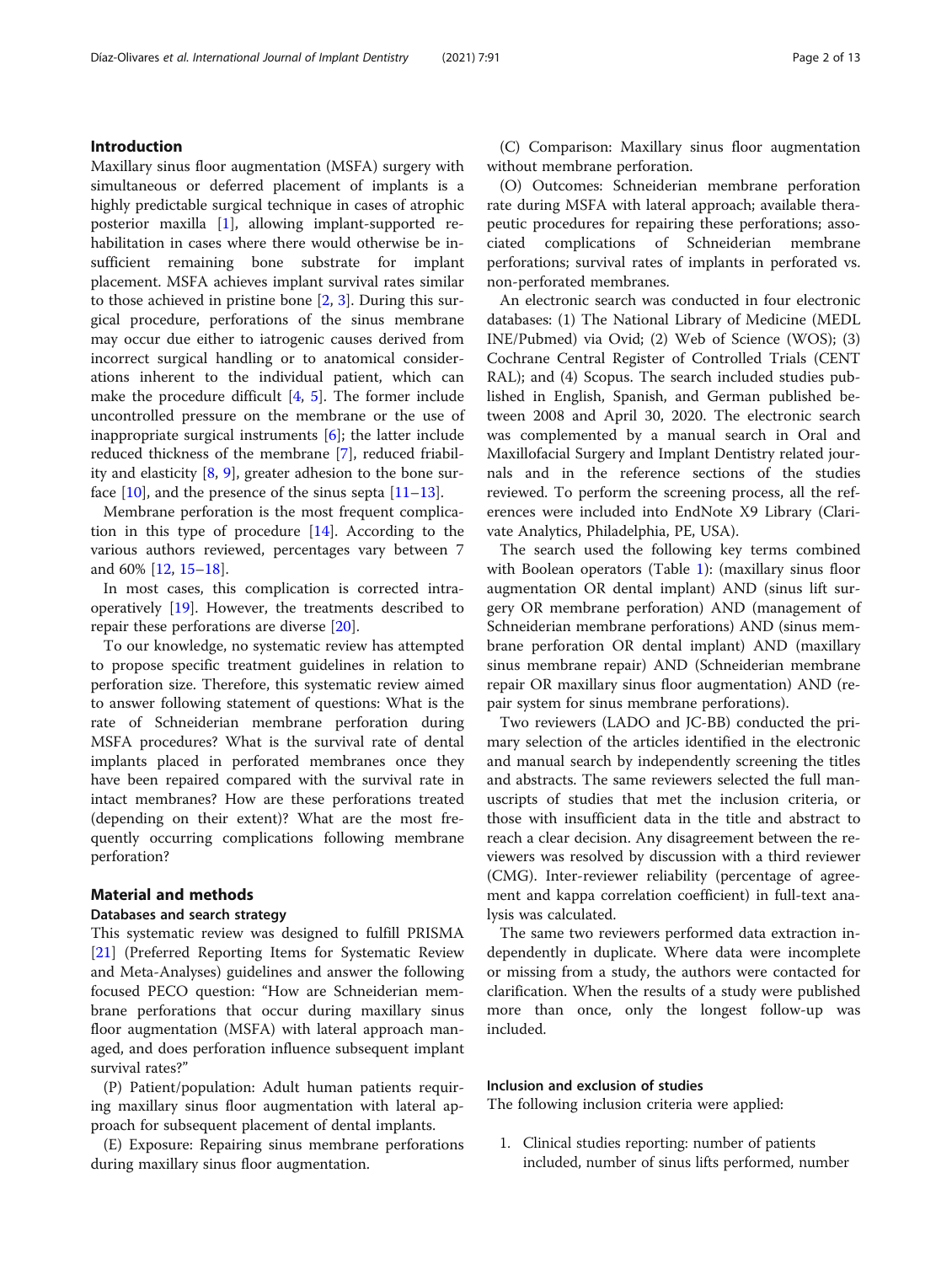<span id="page-2-0"></span>Table 1 Information about search strategy, based on PECO question and MeSH index terms, Boolean terms, and its truncations

| Focused question (PECO)                                                            | How are Schneiderian membrane perforations that occur during maxillary sinus floor augmentation (MSFA) with<br>lateral approach managed, and does perforation influence subsequent implant survival rates?                                                                                                                                                                                                                                           |                                                                                                                                                                                    |  |  |  |
|------------------------------------------------------------------------------------|------------------------------------------------------------------------------------------------------------------------------------------------------------------------------------------------------------------------------------------------------------------------------------------------------------------------------------------------------------------------------------------------------------------------------------------------------|------------------------------------------------------------------------------------------------------------------------------------------------------------------------------------|--|--|--|
| P (Population)                                                                     | Adult human patients requiring maxillary sinus floor<br>augmentation with lateral approach for subsequent<br>placement of dental implants.                                                                                                                                                                                                                                                                                                           | 1# (maxillary sinus floor augmentation OR membrane<br>perforation) AND (dental implant)                                                                                            |  |  |  |
| E (Exposure)                                                                       | Repairing sinus membrane perforations during maxillary<br>sinus floor augmentation.                                                                                                                                                                                                                                                                                                                                                                  | 2# (sinus lift surgery OR membrane perforation OR<br>management of Schneiderian membrane perforations<br>OR repair system for sinus membrane perforations) AND<br>(dental implant) |  |  |  |
| C (Comparison)                                                                     | Maxillary sinus floor augmentation without membrane<br>perforation.                                                                                                                                                                                                                                                                                                                                                                                  | 3# (maxillary sinus floor augmentation OR sinus lift<br>surgery) AND (dental implant)                                                                                              |  |  |  |
| O (Outcome)                                                                        | Schneiderian membrane perforation rate during MSFA<br>with lateral approach; available therapeutic procedures<br>for repairing these perforations; associated<br>complications of Schneiderian membrane perforations;<br>survival rates of implants in perforated vs. non-<br>perforated membranes.                                                                                                                                                  | 4# (implant survival rate OR complication OR outcome)                                                                                                                              |  |  |  |
| Search combination Pubmed,<br>Web of Science, Cochrane<br>library, and Scopus      | 1# AND 2# AND 3# AND 4#                                                                                                                                                                                                                                                                                                                                                                                                                              |                                                                                                                                                                                    |  |  |  |
| <b>Terms truncation Pubmed,</b><br>Web of Science, Cochrane<br>library, and Scopus | (maxillary sinus floor augmentation OR dental implant) AND (sinus lift surgery OR membrane perforation) AND<br>(management of Schneiderian membrane perforations) AND (sinus membrane perforation OR dental implant) AND<br>(maxillary sinus membrane repair) AND (Schneiderian membrane repair OR maxillary sinus floor augmentation)<br>AND (repair system for sinus membrane perforations) AND (implant survival rate OR complication OR outcome) |                                                                                                                                                                                    |  |  |  |

of perforations produced during sinus lifts, dental implant survival rates.

- 2. Randomized controlled clinical trials, cohort studies, and case-control studies.
- 3. Human studies with sample sizes greater than 15.
- 4. MSFA procedures using the lateral window technique.
- 5. Studies involving both perforated and nonperforated membranes.
- 6. Studies reporting the therapeutic options adopted to resolve the membrane perforation.
- 7. Follow-up of at least 6 month.
- 8. Articles published in English, German, or Spanish.

The following criteria lead to exclusion:

- 1. Non-human studies.
- 2. Articles not in English, German, or Spanish.
- 3. Studies for which the full text was not available.
- 4. Case reports.

# Data extraction

Data from each included article was collected by the reviewers (LADO and JC-BB) working together and recorded in an Excel sheet (Version 15.17, Microsoft Inc. 2015), including the following parameters: authors, year of publication, study design, number of patients, number of MSFA, occurrence of membrane perforation during MSFA procedures applying the lateral window technique, perforation rate, perforation size, number of implants, the subsequent survival rates of implants placed

below perforated vs. non-perforated membranes, treatments used to repair sinus perforations, and any additional complications produced in sinus lift surgeries with repaired membranes.

# Risk of bias assessment within the studies

The Newcastle-Ottawa scale (NOS) for cohort studies [[22\]](#page-10-0) was used to assess risk of bias in individual observational studies and non-randomized trials adapted by Moraschini et al. [[23\]](#page-10-0) in 2017. This scale included a questionnaire divided into 3 categories: selection (4 questions), comparability (2 question), and exposure (3 questions). The resulting score can reach a maximum of nine points. Studies were classified as good, fair, or poor-quality (GQ, FQ, or PQ) following the score algorithm proposed by the Agency for Healthcare Research and Quality [[24\]](#page-10-0).

## Statistical analysis

Data describing Schneiderian membrane perforation management, perforation rate, and complications associated with perforation were entered on a spreadsheet for data analysis. The relationship between perforation size and implant survival was also analyzed.

Statistical analysis was performed using the STATA© program (Version 15). The results for the survival rate of implants inserted below perforated membranes compared to the survival rate of implants inserted below non-perforated membranes were compared by means of meta-analysis assuming a random effects model. Data were entered on a spreadsheet to perform the meta-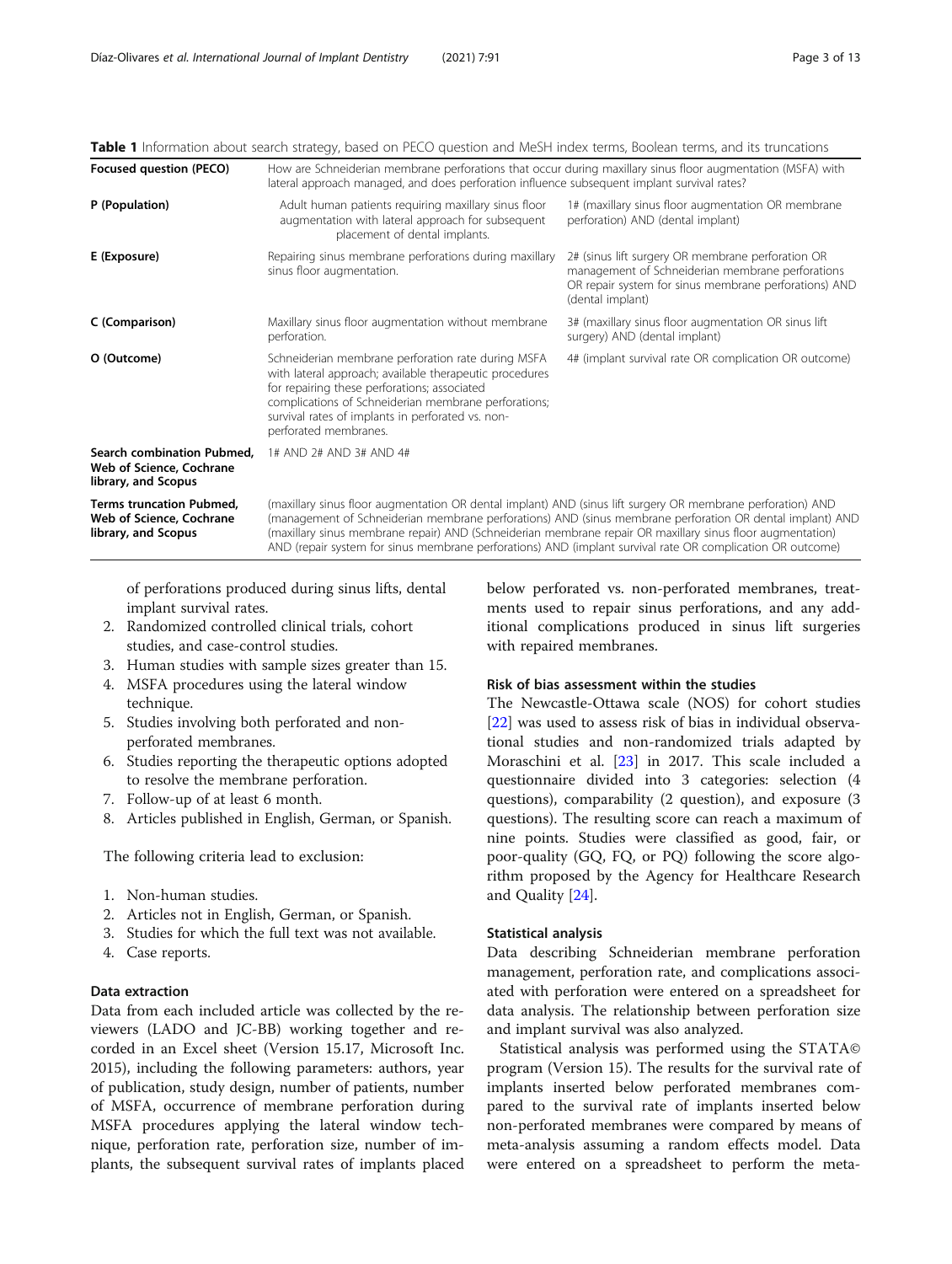analysis with two outcome categories: perforated vs. non-perforated membranes. The measure of effect used was the risk ratio (RR) or relative risk which constitutes the relative measure of effect by indicating how much more often the event tended to develop in the group of subjects exposed (perforated membrane) to the exposure factor or risk factor in relation to the non-exposed group (non-perforated membrane).

Heterogeneity was evaluated using the  $\chi$ hi<sup>2</sup> test and the  $I^2$  statistic. The significance level was set at  $p$  0.05 and 95% confidence interval (CI).

# Results

## Screening process

The initial electronic search for the management of Schneiderian membrane perforation during MSFA procedures applying the lateral window technique located 642 articles. Duplicates were discarded and the titles and abstracts screened applying inclusion and exclusion criteria, leaving a total of 56 articles. Of these, 27 articles were excluded because they were in vitro, ex vivo studies, or case reports or because their content was irrelevant to the present review's objectives (Table 2). A total of 29 articles were selected for full reading. After a thorough analysis, 22 articles were excluded and so seven studies were included in qualitative and quantitative synthesis. A flow chart (Fig. [1\)](#page-4-0) illustrates the entire search and selection process.

## Study characteristics

The seven articles selected for qualitative and quantitative synthesis were retrospective cohort studies published between 2008 and 2020. Table [3](#page-4-0) summarizes the information extracted from each study: authors, year of publication, type of study, number of patients treated, number of MSFA with lateral approach performed, number of perforations produced during surgery, percentage of perforations recorded, management of the perforation performed, and the main complications found in cases in which Schneiderian membrane perforation occurred.

Table [4](#page-5-0) details the total number of implants placed in each study, the number of implants placed below perforated membranes, the number of implants placed below non-perforated membranes, the survival rates (%) of implants placed under intact and perforated membranes and main follow-up of each study.

Table [5](#page-6-0) shows the results of qualitative and quantitative synthesis of the studies analyzed. It was found that as the size of the Schneiderian membrane perforations increased so did the failure rate of the implants placed below perforated membranes. Only one study, Beck-Broichsitter et al., did not report the size of the perforations adjacent to failed implants [\[47\]](#page-11-0).

## Patient characteristics

A total of 1162 patients, with an average age of 56 years undergoing 1598 MSFA procedures with lateral window approach, were recruited in the seven studies. The mean Schneiderian membrane perforation rate was 30.6% (489 perforations). Different treatments were used to resolve the perforations, including post-perforation clot forma-tion [\[4\]](#page-10-0), suturing [\[47\]](#page-11-0), use of collagen membranes [\[16](#page-10-0)], Platelet-rich fibrin (PRF) [[19\]](#page-10-0), hemostatic agents [\[49](#page-11-0)], laminar bone [[50\]](#page-11-0), and block grafts [50].

Of the treatments carried out, it was observed that collagen membrane was the most commonly used material for repairing membrane perforation, regardless of its size. This material was used in four of the seven articles reviewed.

The most common post-operative complication found in sinuses with perforated membranes was the appearance of signs of infection. Park et al. [\[4](#page-10-0)] reported a greater number of postoperative complications in patients with perforated membranes including bleeding from the perforation site, leakage of cystic fluid or purulent exudate, displacement of the graft into the sinus, nasal bleeding, and facial swelling. Other complications with lower incidence such as pain or tenderness in the treated area were also reported [[4\]](#page-10-0).

A total of 1598 MSFAs with lateral window technique were performed followed by the placement of 3604 dental implants. A total of 1115 implants were placed

Table 2 Articles excluded and reasons for exclusion

| <b>Reason for exclusion</b>                                                       | Study                                                                                                                                                                                    |  |  |  |
|-----------------------------------------------------------------------------------|------------------------------------------------------------------------------------------------------------------------------------------------------------------------------------------|--|--|--|
| Ex vivo study/experimental study                                                  | Yanfeng Li et al. [25], Zhai et al. [9], Alsabbagh et al. [26].                                                                                                                          |  |  |  |
| A case report                                                                     | Xiaojun Ding et al. [27], Huang et al. [28], Testori et al. [29], Taschieri et al. [30], Pikos . [31],<br>Meleo et al. [32], Gehrke et al. [33], Fathima et al. [34], Bassi et al. [35]. |  |  |  |
| No report implant survival rate under membrane<br>perforation vs. non perforation | Dragonas et al. [36], Sakkas et al. [37], De Oliveira H et al. [38], Shiffler et al. [17], Chirilă et al.<br>[39], Barbu et al. [5], Starch-Jensen et al. [3], Riben et al. [40].        |  |  |  |
| Only patients with perforated membranes were<br>included                          | Kim et al. [41], Nooh et al. [42].                                                                                                                                                       |  |  |  |
| No lateral approach (solely)                                                      | Chaushu et al. [43], Yoko Oba et al. [44], Giudice et al. [45], Attar et al. [46], Becker ST et al.<br>$[12].$                                                                           |  |  |  |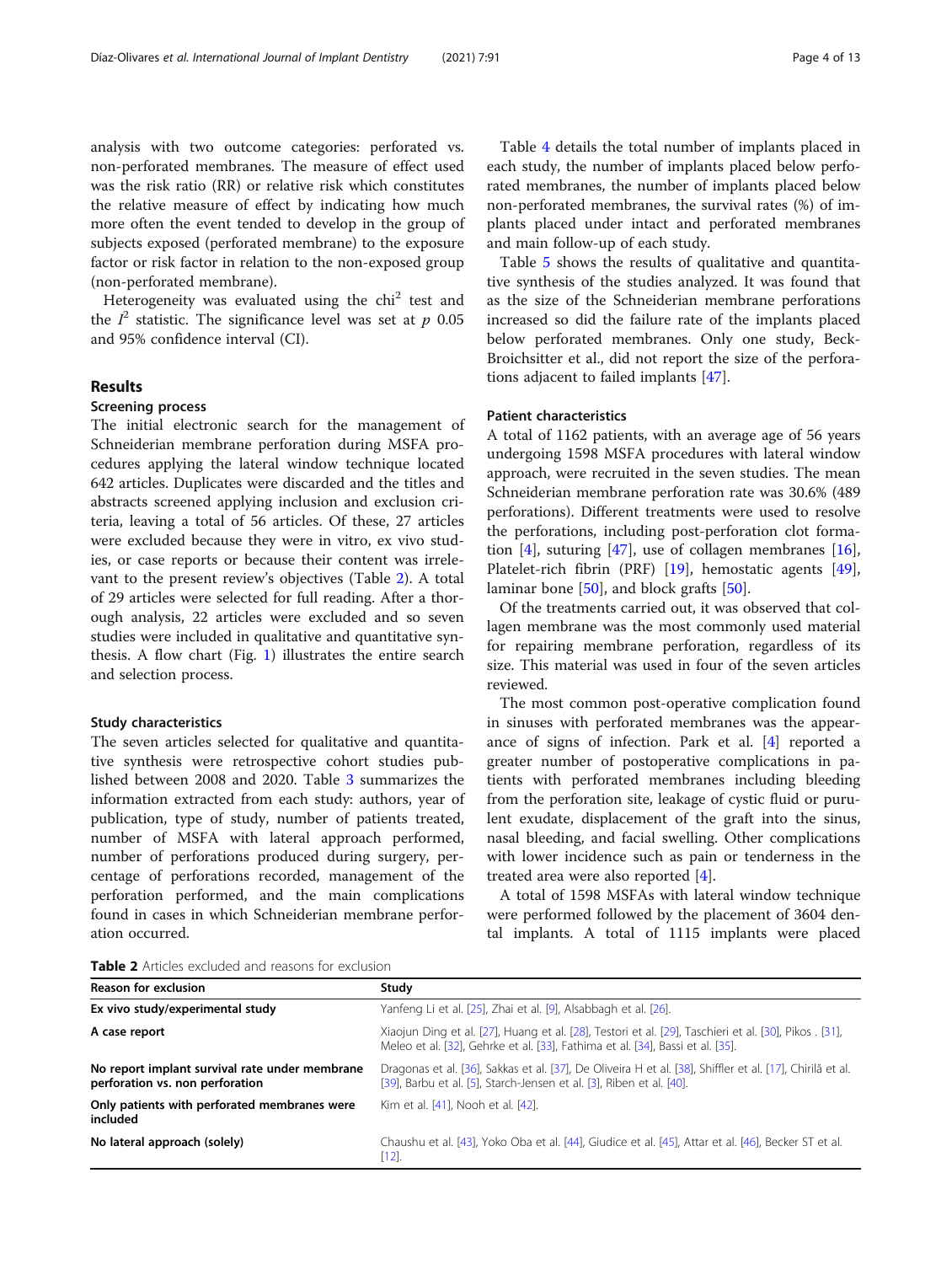<span id="page-4-0"></span>

| Table 3 Information about selected studies including number of patients treated, number of MSFA performed, number of |  |
|----------------------------------------------------------------------------------------------------------------------|--|
| perforations, percentage of perforations recorded, management of the perforation performed, and main complications   |  |

| Author/year                                   | Type of<br>study        | <b>Patients</b><br>(number) | Sinus lift<br>(number) | <b>Perforations</b><br>(number) | <b>Perforations</b><br>rate | <b>Management of perforations</b>                                                                                                                     | <b>Complications</b>                               |
|-----------------------------------------------|-------------------------|-----------------------------|------------------------|---------------------------------|-----------------------------|-------------------------------------------------------------------------------------------------------------------------------------------------------|----------------------------------------------------|
| Park et al. $[4]$                             | Retrospective<br>cohort | 63                          | 65                     | 24                              | 39%                         | Clot formation                                                                                                                                        | Infection                                          |
| Beck-<br><b>Broichsitter</b><br>et al. $[47]$ | Retrospective<br>cohort | 63                          | 79                     | 39                              | 49.3%                       | <5 mm: collagen memb or fibrin<br>glue or clot.<br>>5 mm: suturing + collagen memb                                                                    | Periimplantitis                                    |
| Ferreira et al.<br>[16]                       | Retrospective<br>cohort | 531                         | 745                    | 237                             | 31.8%                       | Collagen membr + Reabsorbable<br>suture for all perforations                                                                                          | Areas with chronic<br>inflammatory infiltration    |
| Öncü E et al.<br>[19]                         | Retrospective<br>cohort | 16                          | 20                     | 10                              | 50%                         | $PRF \leq 10 \text{ mm}$ )                                                                                                                            |                                                    |
| Froum et al.<br>[48]                          | Retrospective<br>cohort | -23                         | 40                     | 15                              | 37.5%                       | Resorbable collagen membrane (<<br>$10 \text{ mm}$                                                                                                    |                                                    |
| Oh E et al.<br>[49]                           | Retrospective<br>cohort | 128                         | 175                    | 60                              | 34%                         | Resorbable hemostatic agente<br>Surgicel© (small-moderate<br>perforations)                                                                            | Infection in 3 of the 60<br>perforations           |
| Hernández-<br>Alfaro et al.<br>[50]           | Retrospective<br>cohort | 338                         | 474                    | 104                             | 22%                         | -collagen membr o suturing 5-<br>$0 - 5$<br>-collagen membr + laminar<br>10<br>bone<br>-laminar bone, buccal fat<br>>10<br>pad, mandibular bone block | Pain/sensitivity                                   |
| Total                                         |                         | 1162                        | 1598                   | 489                             | 30.6%                       | The main treatment was collagen<br>membrane                                                                                                           | Infection was the<br>most frequent<br>complication |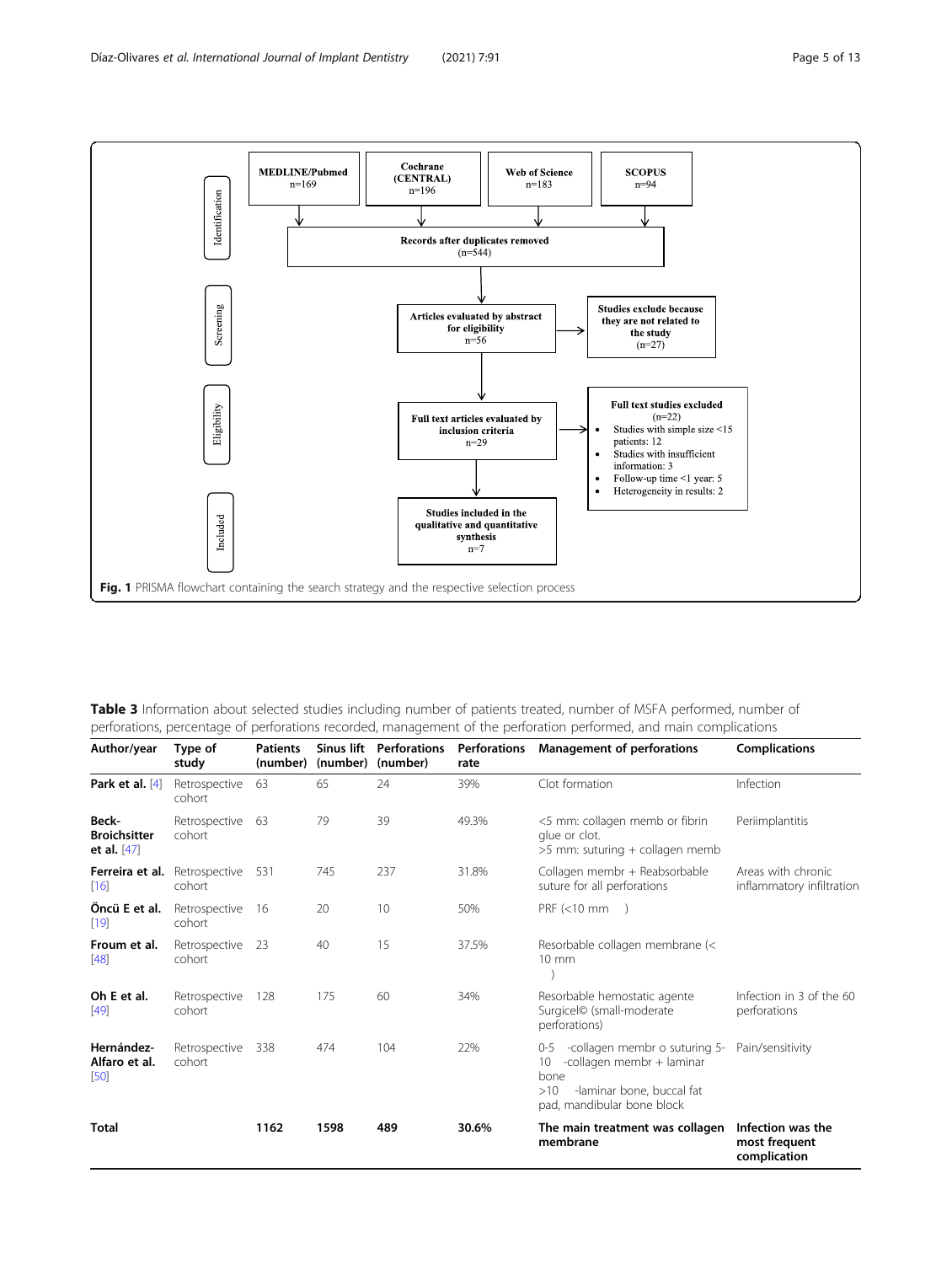| Author/year                                 | Implants<br>(number) | Implants inserted under<br>perforated membranes<br>(number) | Implants inserted under<br>intact membranes<br>(number) | Implant survival rate<br>in perforated<br>membranes | Implant survival<br>rate in intact<br>membranes | Mean follow-<br>up (months)                                                     |
|---------------------------------------------|----------------------|-------------------------------------------------------------|---------------------------------------------------------|-----------------------------------------------------|-------------------------------------------------|---------------------------------------------------------------------------------|
| Park et al.<br>$[4]$                        | 122                  | 44                                                          | 78                                                      | 100%                                                | 100%                                            | Perforation<br>group: 11.52<br>$(\pm 6.6)$<br>Control<br>group: 10.38<br>(6.73) |
| Beck-<br><b>Broichsitter</b><br>et al. [47] | 175                  | 92                                                          | 89                                                      | 98.9%                                               | 100%                                            | Perforation<br>group: $31 (\pm$<br>24)<br>Control<br>group: 20 $(\pm$<br>18)    |
| Ferreira<br>et al. [16]                     | 1588                 | 523                                                         | 1065                                                    | 97.1%                                               | 97.7%                                           | Perforation<br>group: 24<br>Control<br>group: 24                                |
| Öncü E et al. 35<br>$[19]$                  |                      | 15                                                          | 20                                                      | 100%                                                | 100%                                            | Perforation<br>group: 6-12<br>Control<br>group: 6-12                            |
| Froum et al.<br>$[48]$                      | 80                   | 35                                                          | 45                                                      | 100%                                                | 95.5%                                           | Perforation<br>group:6-32<br>Control<br>group: 6-32                             |
| Oh E et al.<br>$[49]$                       | 438                  | 134                                                         | 304                                                     | 97.01%                                              | 99%                                             | $6 - 32$                                                                        |
| Hernández-<br>Alfaro et al.<br>$[50]$       | 1166                 | 272                                                         | 894                                                     | 90.81%                                              | 100%                                            | 12                                                                              |
| <b>Total</b>                                | 3604                 | 1115                                                        | 2495                                                    | 97.68%                                              | 98.88%                                          |                                                                                 |

<span id="page-5-0"></span>

| Table 4 Information about total number of implants placed, number of implants placed below perforated membranes, number of |  |
|----------------------------------------------------------------------------------------------------------------------------|--|
| implants placed below non-perforated membranes and their survival rates (%), and mean follow-up period of each study       |  |

beneath previously perforated and repaired membranes, obtaining a survival rate of 97.68%, while 2495 implants were placed under intact sinus membranes obtaining a survival rate of 98.88%.

The survival criteria for dental implants in the seven articles reviewed were as follows: loaded implants, which remained in situ, without presenting mobility, free of radiotranslucency and peri-implant infection, and without associated pain (whether spontaneous or under pressure).

After loading the implants, the mean follow-up time of the patients (1162) in the seven studies ranged from 6 to 32 months.

# Inter-reviewer agreement

The inter-reviewer Kappa statistic between the two reviewers (LADO and JC-BB) was 0.856±0.072 (CI 95%, 0.716-0.997).

The intervention of a third reviewer for consensus purposes was not needed.

# Risk of bias

The Newcastle-Ottawa scale [[22](#page-10-0)] allowed to classify the studies included in the systematic review as follows: 2 studies [[48](#page-11-0), [50\]](#page-11-0) scored 7 points and 3 studies [[4,](#page-10-0) [47](#page-11-0), [49](#page-11-0)] scored 6 points. This indicates a low risk of bias and high methodological quality. Only one study [[19](#page-10-0)] scored 5 points (Table [6\)](#page-6-0).

# Meta-analysis

Due to the existence of heterogeneity among the five studies included in meta-analysis, a random effects model was used to relate the survival of dental implants placed below repaired membranes and implants placed below intact membranes ( $I^2 = 84.8\%$  p=0.000; chi<sup>2</sup>=26.35  $p=0.000$ ). The studies by Park et al. and Öncü E et al. were not included in meta-analysis as they reported 100% survival rates for both perforated and nonperforated membranes [\[4](#page-10-0), [19\]](#page-10-0). There was no statistically significant difference between the groups  $(p=0.229)$ , with a RR of 0.977 (95% CI 0.941-1.015) (Table [7,](#page-7-0) Fig. [2](#page-7-0)).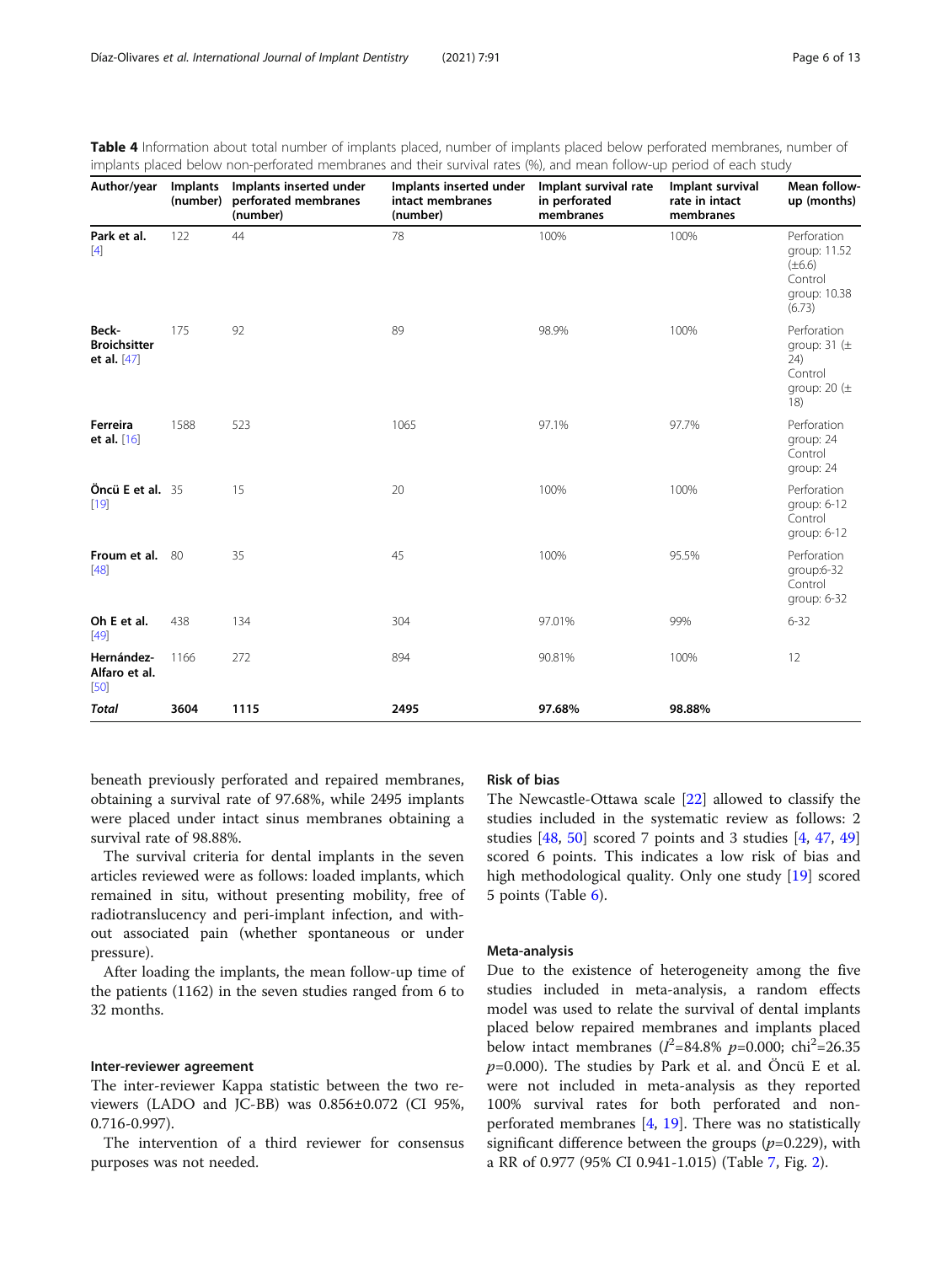| Author/year<br>Perforation<br>size (in<br>mm)        |                          | Implant failure rate (in perforated membranes)                                       | <b>Management of Schneiderian</b><br>membrane perforations                                                                                                            |  |  |
|------------------------------------------------------|--------------------------|--------------------------------------------------------------------------------------|-----------------------------------------------------------------------------------------------------------------------------------------------------------------------|--|--|
| Park et al. [4]                                      | $<$ 5<br>$5 - 10$<br>>10 | 0% (0 de 44) (not specified where each implant was inserted) Clot formation          |                                                                                                                                                                       |  |  |
| <b>Beck-</b><br><b>Broichsitter</b><br>et al. $[47]$ | $<$ 5<br>>5              | 1,09% (1 de 92) (not specified the size of the perforations where the implant fails) | <5 mm: collagen membrane or<br>fibrin glue or clot.<br>>5 mm: suturing + collagen<br>membrane                                                                         |  |  |
| Ferreira et al.<br>[16]                              | &5<br>$5 - 10$<br>>10    | 2.3% (6 de 266)<br>2.7% (4 de 150)<br>4.7% (5 de 107)                                | Collagen membrane +<br>reabsorbable suture for all<br>perforations                                                                                                    |  |  |
| Öncü E et al.<br>[19]                                | <10                      | 0% (0 de 15)                                                                         | $PRF$ (<10 mm                                                                                                                                                         |  |  |
| Froum et al.<br>[48]                                 | <10                      | 0% (0 de 35)                                                                         | Resorbable collagen membrane (<<br>$10 \text{ mm}$                                                                                                                    |  |  |
| Oh E et al.<br>[49]                                  | $5 - 10$                 | 3% (4 de 134)                                                                        | Resorbable hemostatic agente<br>Surgicel© (small-moderate<br>perforations)                                                                                            |  |  |
| Hernández-<br>Alfaro et al.<br>[50]                  | $<$ 5<br>$5 - 10$<br>>10 | 2,86% (4 de 140)<br>8,11% (6 de 74)<br>25,14% (15 de 58)                             | 0-5 -Collagen membrane or<br>(please add "r") suturing<br>5-10 -Collagen membrane +<br>laminar bone<br>-Laminar bone, buccal fat<br>>10<br>pad, mandibular bone block |  |  |

<span id="page-6-0"></span>Table 5 Correlation between the size of the Schneiderian membrane perforations and the failure rate of the implants placed below perforated membranes

# Table 6 Quality assessment of included studies using the Newcastle-Ottawa scale

|                                                                               | Park<br>et al. $[4]$ | Beck-<br><b>Broichsitter</b><br>et al. [47] | Ferreira<br>et al. [16] | Öncü E<br>et al. [19] | Froum<br>et al. [48] | Oh E<br>et al.<br>[49] | Hernández-<br>Alfaro et al. [50] |
|-------------------------------------------------------------------------------|----------------------|---------------------------------------------|-------------------------|-----------------------|----------------------|------------------------|----------------------------------|
| <b>Selection</b>                                                              |                      |                                             |                         |                       |                      |                        |                                  |
| • Representativeness of the exposed cohort                                    | $\mathbf 0$          | $\Omega$                                    | $\Omega$                | $\mathbf{0}$          | $\ast$               | $\Omega$               | $\ast$                           |
| • Selection of the non-exposed cohort                                         | $\ast$               | $\ast$                                      | $\ast$                  | $\ast$                | $\ast$               | $\ast$                 | $*$                              |
| • Ascertainment of exposure                                                   | $\ast$               | $*$                                         | $*$                     | $\ast$                | $\ast$               | $*$                    | $*$                              |
| • Demonstration that outcome of interest was<br>not present at start of study | $\ast$               | $\ast$                                      | $*$                     | $\ast$                | $\ast$               | $*$                    | $*$                              |
| Comparability                                                                 |                      |                                             |                         |                       |                      |                        |                                  |
| • Study controls for bone ring group                                          | $\Omega$             | $\Omega$                                    | $\Omega$                | $\mathbf{0}$          | $\Omega$             | $\Omega$               | $\Omega$                         |
| • Study controls for any additional factor<br>(duration of exposure)          | $\ast$               | $*$                                         | $*$                     | $\ast$                | $\ast$               | $\ast$                 | $\ast$                           |
| Outcome                                                                       |                      |                                             |                         |                       |                      |                        |                                  |
| • Assessment of outcome                                                       | $\mathbf 0$          | $\mathbf 0$                                 | $\mathbf{0}$            | $\mathbf{0}$          | $\mathbf{0}$         | $\Omega$               | ⋇                                |
| • Was follow-up long enough for outcomes<br>to occur?                         | $\ast$               | $\ast$                                      | $\ast$                  | $\Omega$              | $\ast$               | $\ast$                 | $\Omega$                         |
| • Adequacy of follow-up of cohorts                                            | $\ast$               | $*$                                         | $\ast$                  | $\ast$                | $\ast$               | $\ast$                 | $\ast$                           |
| Newcastle-Ottawa scale                                                        | 6                    | 6                                           | 6                       | 5                     | $\overline{7}$       | 6                      | 7                                |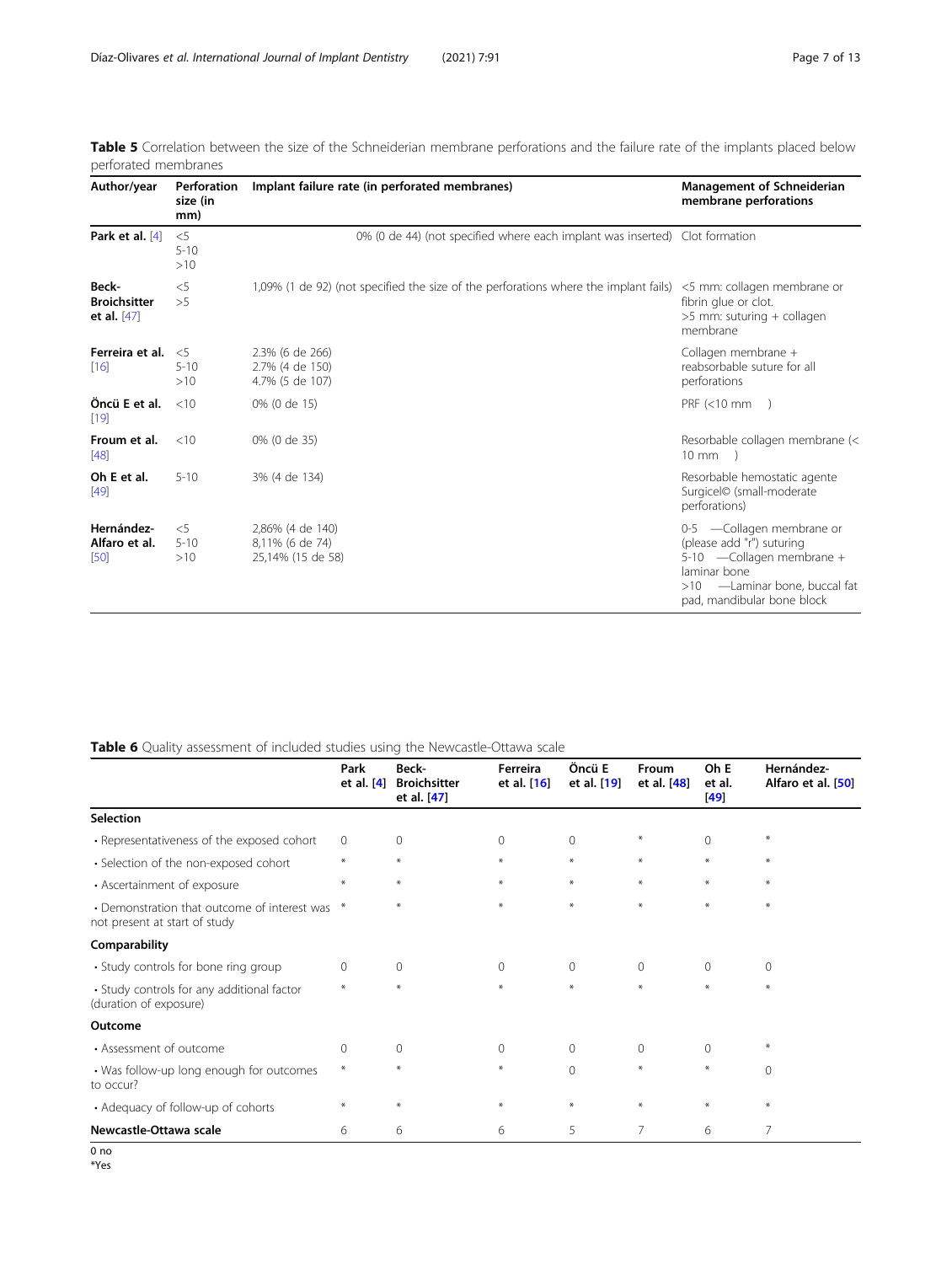| Study                         | <b>RR</b>  |       | [95% Conf. interval] |        |  |
|-------------------------------|------------|-------|----------------------|--------|--|
| Beck-Broichsitter et al. [47] | 0.989      | 0.960 | 1.020                | 21.94  |  |
| Ferreira et al. [16]          | 0.994      | 0.977 | 1.011                | 24.27  |  |
| Froum et al. [48]             | 1.043      | 0.963 | 1.129                | 11.92  |  |
| Oh E et al. [49]              | 0.980      | 0.949 | 1.011                | 21.63  |  |
| Hernández-Alfaro et al. [50]  | 0.907      | 0.873 | 0.942                | 20.24  |  |
| Park et al. [4]               | [Excluded] |       |                      |        |  |
| Öncü E et al. [19]            | [Excluded] |       |                      |        |  |
| D+L pooled RR                 | 0.977      | 0.941 | 1.015                | 100.00 |  |

<span id="page-7-0"></span>Table 7 Statistical analysis of the included studies reflecting the risk ratio when comparing the implant survival rate in perforated and non-perforated membranes.

Random-effects model

Heterogeneity  $p = 0.000$ ,  $l^2 = 84.8\%$ 

Heterogeneity chi-squared = 26.35 (d.f. = 4)  $p = 0.000$ 

I-squared (variation in RR attributable to heterogeneity) = 84.8 estimate of between-study variance; Tau-squared = 0.0014 Test of RR=  $1, z= 1.20 p = 0.229$ 

## Publication bias

The Egger's test (Table [8\)](#page-8-0) generates a  $p$  value less than 0.10; this is interpreted as suspected publication bias [[50\]](#page-11-0). The present systematic review obtained a  $p$  value of 0.739 (>0.05) indicating that small study effects did not influence the results of meta-analysis.

# Discussion

Ever since Bränemark discovered osseointegration in the 1950s, numerous surgical techniques have been proposed for rehabilitating atrophic maxillae with dental implants [\[51](#page-11-0)]. In the absence of remaining bone in the maxillary posterior sectors, MSFA procedures may be

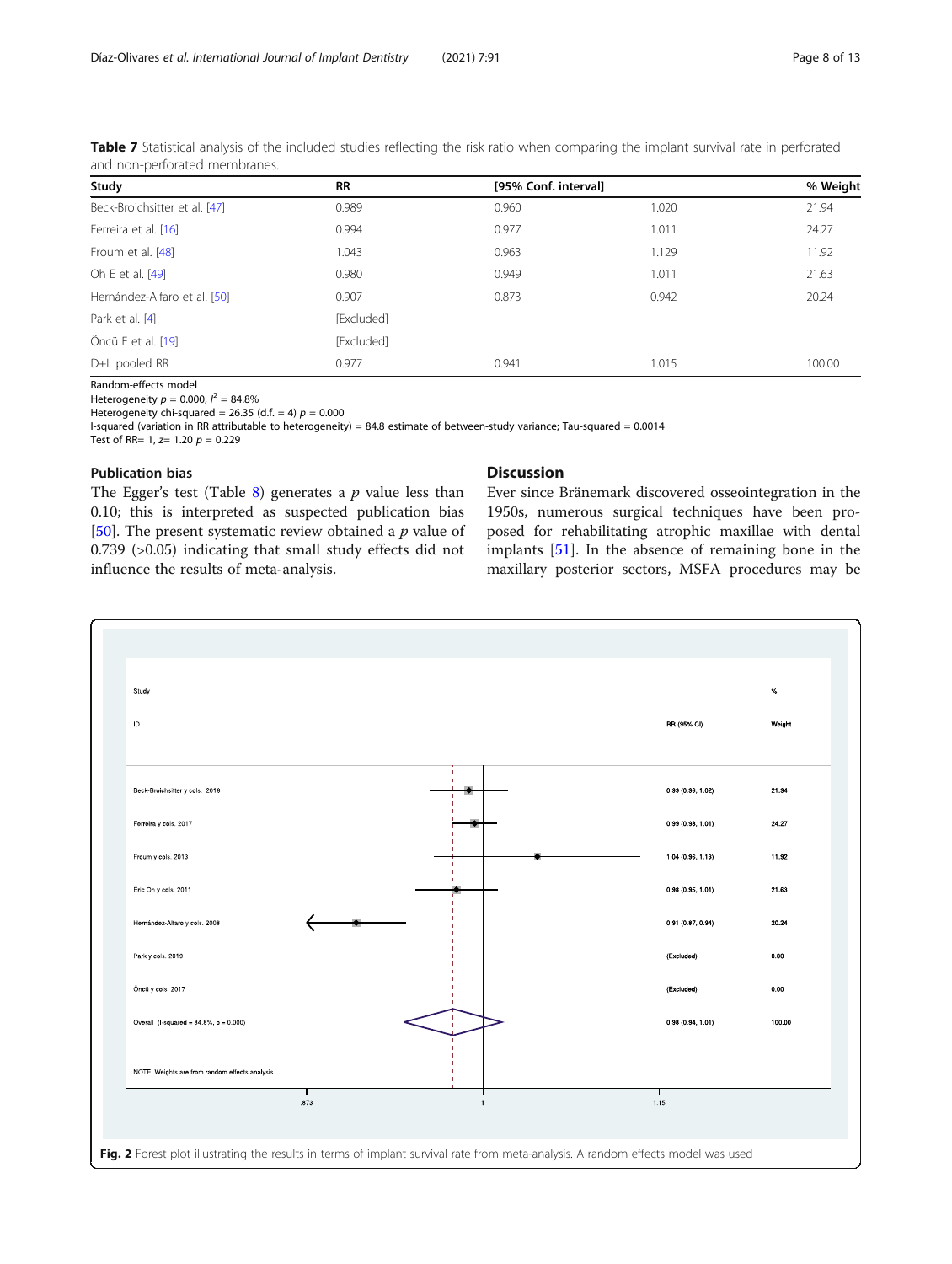<span id="page-8-0"></span>Table 8 Egger's test

| Std. eff. Coef.                                                          |  |  |  |  | Std. err. t $P> t $ [95% Conf. interval]                |  |
|--------------------------------------------------------------------------|--|--|--|--|---------------------------------------------------------|--|
| Slope                                                                    |  |  |  |  | .995262 .0384472 25.89 0.000 .8729058 1.117618          |  |
| <b>Bias</b>                                                              |  |  |  |  | $-9743203$ 2.0667276 $-0.37$ 0.739 $-9.462784$ 7.514143 |  |
| Egger's test for small-study effects: Regress standard normal deviate of |  |  |  |  |                                                         |  |

intervention effect estimate against its standard error

Number of studies = 5, Root MSE = 2.468, Test of H0, no small-study effects, P  $= 0.739$ 

performed with lateral window approach in order to allow implant placement either simultaneously or subsequently [\[52](#page-11-0)].

Maintaining the integrity of the Schneiderian membrane and sealing any perforations are critical to the success of this procedure [\[5](#page-10-0), [53,](#page-11-0) [54](#page-11-0)]. Membrane perforation is a relatively frequent intraoperative event in the course of MSFA procedures with lateral window technique [[17](#page-10-0), [55\]](#page-11-0) to the extent that they are considered the most frequent complication in this type of surgery (7-60%) [[15,](#page-10-0) [56\]](#page-11-0).

Therefore, it is essential to minimize the risk of intraoperative complications during sinus lift procedures by carrying out a preliminary study of any factors that might increase that risk including the general health of the sinus, endosseous anastomosis at the osteotomy site, lateral wall thickness, Schneider membrane thickness, residual bone crest height, the timing of subsequent implant insertion, and cortication of the sinus floor [\[57](#page-11-0)].

The present systematic review included total of 1162 patients who underwent 1598 lateral access MSFA procedures suffering a mean perforation rate of 30.6% (489 perforations).

The literature proposes numerous treatments to resolve these perforations. Nevertheless, although MSFA procedures are well-known and fairly commonplace, no evidenced-based guidelines for perforation closure or clear indications of when to interrupt these procedures have been established [\[47](#page-11-0)].

Among the treatments reported, the most widely used technique in the studies reviewed was collagen membrane repair although this was managed in different ways. While Ferreira et al. [[16\]](#page-10-0) placed a collagen membrane over the perforation and stabilized it with tacks to contain the graft material, Froum et al. [[48](#page-11-0)] performed this repair using two separate bioabsorbable membranes.

However, collagen membranes have several drawbacks and so other therapeutic alternatives are currently being explored. In this way, De Oliveira et al. [\[38](#page-11-0)] assert that the resorbable membrane influences the intensity of inflammatory responses producing a reduction in bone formation, which compromises the primary stability during the placement of the implants. Nevertheless, it should be noted that a recent systematic review of Monje et al. [\[58\]](#page-11-0) failed to identify a statistically significant relationship between the implant mechanical

(primary) stability and the implant survival rate. Similarly, Testori et al. [[29\]](#page-11-0) established that in the case of large perforations, the use of a collagen membrane runs a risk of displacement when the graft material is placed, so that the material is not adequately contained. Therefore, they recommend that the membranes used for the repair should cover the perforation and the surrounding area and have sufficient rigidity, even when wet, to avoid their collapse through the perforation.

A predictable two-stage approach technique to manage large perforations has been described recently in a case series by Dagba et al. [[59](#page-11-0)]. These authors argue that when a large perforation occurs, further elevation of the membrane should be avoided and a collagen sponge can be folded and placed at the perforation site, which acts as a space maintainer and provides a scaffold for cell recruitment to the wounded area. The sinus augmentation procedure is then delayed by 3-6 weeks after repair of the perforation [\[57](#page-11-0)]. This timeframe allows the membrane to heal, facilitating re-entry [\[60\]](#page-11-0).

Choi et al. [\[61](#page-11-0)] found that the use of fibrin glue for membrane repair leads to a newly formed continuous epithelium. In contrast, collagen membrane-treated perforations show extensive fibrosis, inflammatory infiltration, and an absence of epithelium [\[62,](#page-11-0) [63](#page-11-0)]. Öncü E et al. [[19](#page-10-0)] used PRF to treat membrane perforations as this has autogenous characteristics and is an inexpensive bioactive material. Activated platelets slowly release a wide range of proteins and growth factors (BMPs, PDGFs, IGFs, VEGF, TGF-b1, TGF-b2), which act on the bone healing process and control both inflammatory response and infectious processes [\[64,](#page-11-0) [65](#page-11-0)]. Other authors [[19](#page-10-0), [50\]](#page-11-0) have proposed suturing the membrane with resorbable material. However, in addition to the inherent difficulty of the procedure, this technique is only recommended as a single treatment in perforations of up to 5 mm due to limited access and the friability of the membrane [[12](#page-10-0), [38,](#page-11-0) [50\]](#page-11-0). Park et al. [\[4](#page-10-0)] observed that the simple formation of a blood clot after perforation did not lead to unfavorable clinical and radiographic results. Testori et al. [[29\]](#page-11-0) postulated that small perforations can be self-repairing providing the sinus membrane folds back on itself.

This systematic review showed that knowledge of the exact size of the membrane perforation is essential for deciding on the right treatment plan. Although a wide variety of treatments have been reported, a series of guidelines can be followed. Once the membrane perforation has been made, it is necessary to complete the MSFA without further enlargement of the perforation. When the procedure is terminated, the size of the perforation will determine the treatment needed and the material required.

The results of our review showed that implants inserted below repaired membranes (97.71%) had a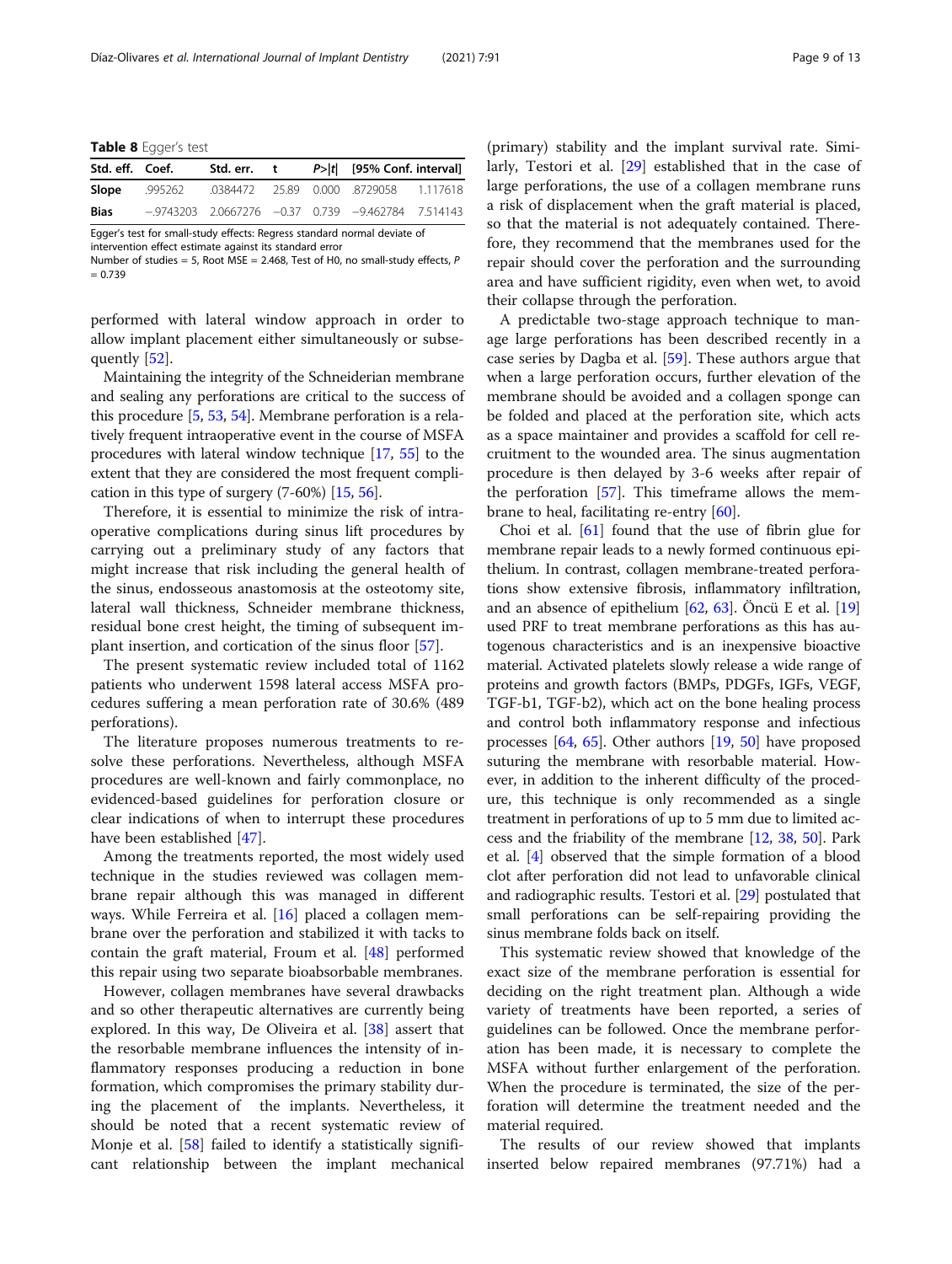slightly lower survival rate compared with implants inserted below intact membranes (98.88%) (RR 0.977 (95% CI 0.941-1.015). However, the difference in survival rates between perforated and non-perforated membranes was not statistically significant  $(p=0.229)$ . Regarding these findings, we agree with Becker et al. [[12](#page-10-0)] who concluded that with appropriate treatment, intraoperative sinus membrane perforations do not represent a higher risk of implant loss, infectious complications, or displacement of the graft material.

Therefore, the following treatment approaches, which correspond to those carried out in the seven articles included, were seen to obtain adequate implant survival rates.

- Perforations smaller than 5 mm can be treated by folding the membrane itself  $[4, 47]$  $[4, 47]$  $[4, 47]$  $[4, 47]$  or with resorbable sutures [\[4,](#page-10-0) [50\]](#page-11-0).
- When perforations are between 5 and 10 mm, the most widely recommended treatment is by means of a slow-reabsorbing collagen membrane [\[16](#page-10-0), [47](#page-11-0)–[50](#page-11-0)], which allows it to regenerate while facilitating closure of the communication. Adjuvant treatment may include the use of a resorbable hemostatic agent [[49](#page-11-0)] or resorbable suture [\[16,](#page-10-0) [47](#page-11-0)] or PRF [\[19](#page-10-0)]. PRF activates the vascular system and promotes angiogenesis. As PRF has high strength due to its fibrin network, it can prevent graft particles from escaping into the sinus [[19](#page-10-0)].
- In perforations up to 10 mm, it is thought possible to continue the MSFA procedure and even to place implants simultaneously [[50\]](#page-11-0).
- When perforations greater than 10 mm occur, laminar bone and a slow resorption collagen membrane should be used in combination [\[50\]](#page-11-0). In this case, it is advisable to place implants at a later stage [[48](#page-11-0)].

Several authors [\[66](#page-12-0), [67\]](#page-12-0) consider that, in the case of large perforations (>10 mm), priority should be given to closing and repairing the perforation and once this has been achieved, a new osteotomy site should be prepared.

As stated above, according to the articles reviewed, implants placed adjacent to repaired perforated membranes obtained a mean survival rate of 97.68%, while those placed on intact membranes obtained (98.88%). In the systematic review and meta-analysis by Al-Dajani et al. [[68\]](#page-12-0), the mean survival rate of implants below membrane perforations was 93% (95% CI, 84.7-101.2), and below intact membranes 98.1% (95% CI, 93.6-102.5). Al-Moraissi et al. [\[15](#page-10-0)] in their systematic review observed even greater differences in implant survival between implants placed below perforated 89.65% (1022/1140) and non-perforated membranes 97.51% (3290/3374). Moreover, these authors found that there was a statistically significant association  $(p=0.06)$  between implant failure rate and the number of membrane perforations during MSFA procedures. Nevertheless, it should be noted that the present systematic review only included the results of MSFA procedures with lateral window approach, while Al-Moraissi et al. [\[15\]](#page-10-0) included both, lateral and crestal approaches.

The size of the perforated membrane would appear to be the key factor influencing the implant survival rate [[31,](#page-11-0) [69](#page-12-0)]. In the studies included in this systematic review, the implant failure rate increased as the size of the perforations increased (Table [5](#page-6-0)). Similarly, Hernández-Alfaro F et al. [[50\]](#page-11-0) also observed a lower survival rate with larger membrane perforations. Membrane perforation is also associated with a higher risk of bone graft failure and infection [[70](#page-12-0)]. The use of antibiotics can help to avoid these negative consequences, promoting normal healing and the intended surgical outcomes [\[71](#page-12-0)].

In the present systematic review, the main complication associated with perforated membrane repair was infection. This finding concurs with Park et al. [\[4](#page-10-0)] who noted that a higher number of postoperative complications occurred in patients who had suffered membrane perforation during sinus lifting procedures. Similarly, Nolan et al. [[72\]](#page-12-0) observed that perforated sinuses presented three times the risk of bone graft failure and six times the incidence of sinusitis/infection compared with non-perforated sinuses. However, Ding et al. [[73\]](#page-12-0) stated that neither marginal bone loss around implants nor graft loss was affected by membrane perforation.

The present systematic review has some limitations, particularly the heterogeneity of the studies analyzed and the lack of randomized controlled clinical trials comparing different implant survival outcomes in relation to alternative strategies for managing perforated membranes. Only Beck-Broisitter et al. [\[47\]](#page-11-0) and Hernández-Alfaro et al. [\[50\]](#page-11-0) describe different approaches according to the size of the perforation. Therefore, further research is needed to establish a clear and validated protocol as to which form of treatment should be applied in response to different clinical scenarios.

## Conclusions

Membrane perforation is the most frequent complication during MSFA with lateral window technique. According to the findings of this systematic review, there is no statistically significant difference in subsequent implant survival rates placed below repaired membranes compared with intact membranes. Nevertheless, a higher percentage of implant failures was observed as the size of the perforations increased. The knowledge of the exact size of the membrane perforation is essential for deciding on the right treatment plan. More studies,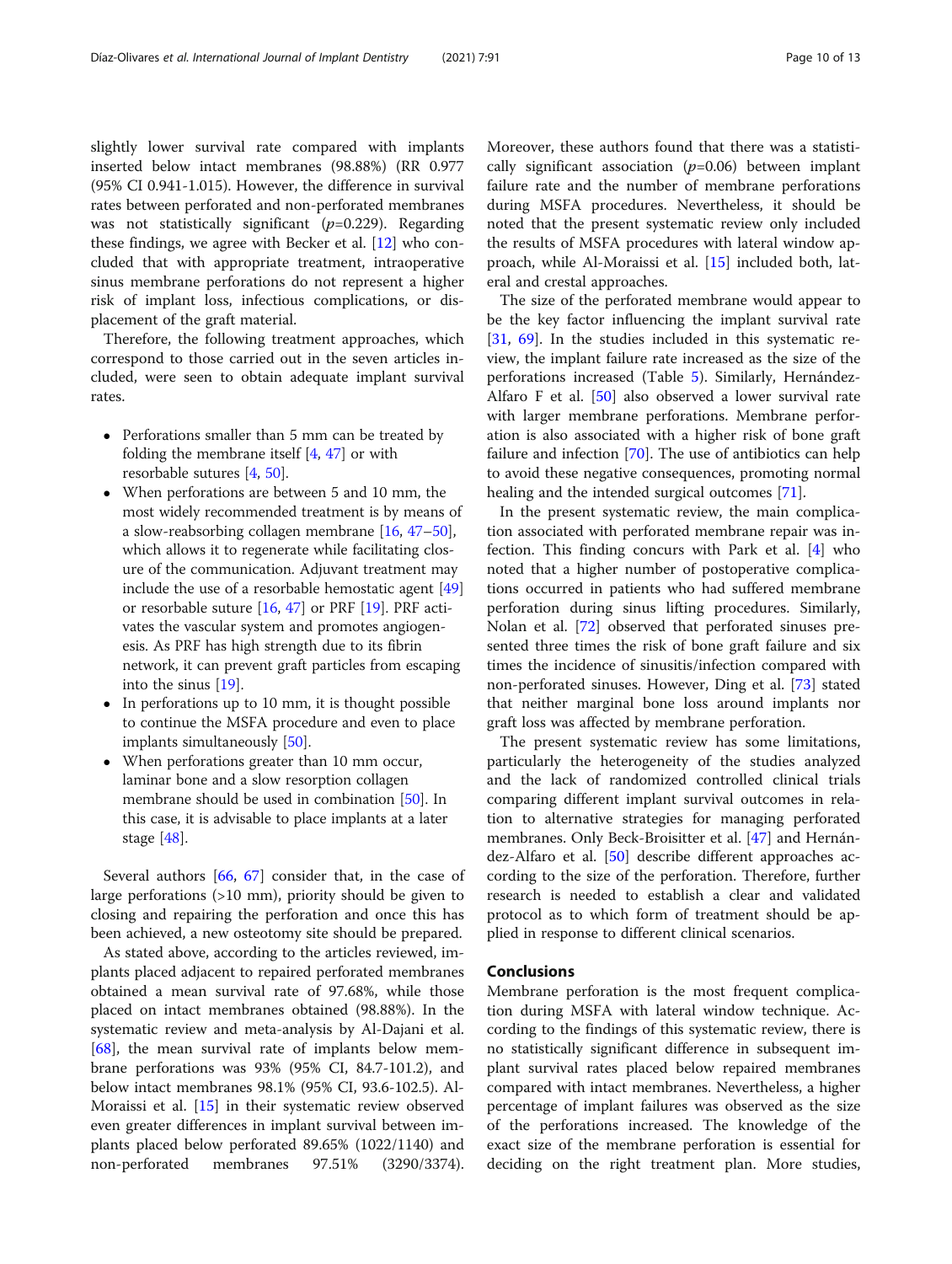<span id="page-10-0"></span>especially prospective observational studies with longer follow-up, are needed with specific treatment guidelines and adequate sample sizes in order to provide clear and reliable results as to which form of treatment is the most effective in relation to the size of the perforation, or if some other response might be preferable.

## Abbreviations

MSFA: Maxillary sinus floor augmentation; NOS: Newcastle-Ottawa scale; RR: Risk ratio; PRF: Platelet-rich fibrin

## Supplementary Information

The online version contains supplementary material available at [https://doi.](https://doi.org/10.1186/s40729-021-00346-7) [org/10.1186/s40729-021-00346-7.](https://doi.org/10.1186/s40729-021-00346-7)

Additional file 1: Annex 1. PRISMA checklist.

### Acknowledgements

Not applicable.

## Authors' contributions

All authors read and approved the final manuscript.

#### Funding

The authors received no specific funding for this work.

#### Availability of data and materials

All data are available in the manuscript and Supplementary files.

## **Declarations**

Ethics approval and consent to participate Not applicable.

# Consent for publication

Not applicable.

## Competing interests

Luis Alfredo Díaz-Olivares, Jorge Cortés-Bretón Brinkmann, Natalia Martínez-Rodríguez, José María Martínez-González, Juan López-Quiles, Isabel Leco-Berrocal, and Cristina Meniz-García declare that they have no competing interests.

## Received: 27 November 2020 Accepted: 22 April 2021 Published online: 12 July 2021

#### References

- 1. Scarano A, Santos de Oliveira P, Traini T, Lorusso F. Sinus membrane elevation with heterologous cortical lamina: a randomized study of a new surgical technique for maxillary sinus floor augmentation without bone graft. Materials. 2018. <https://doi.org/10.3390/ma11081457>.
- 2. Altiparmak N, Sinem Akdeniz S, Diker N, Bayram B. Comparison of success rate of dental implants placed in autogenous bone graft regenerated areas and pristine bone. J Craniofac Surg. 2020;31(6):1572–7.
- Starch-Jensen T, Aludden H, Hallman M, Dahlin C, Christensen A-E, Mordenfeld A. A systematic review and meta-analysis of long-term studies (five or more years) assessing maxillary sinus floor augmentation. Int J Oral Maxillofac Surg. 2018;47(1):103–16. [https://doi.org/10.1016/j.ijom.2017.05.001.](https://doi.org/10.1016/j.ijom.2017.05.001)
- Park WB, Han J, Kang P, Momen-Heravi F. The clinical and radiographic outcomes of Schneiderian membrane perforation without repair in sinus elevation surgery. Clin Implant Dent Relat Res. 2019;21(5):931–7. [https://doi.](https://doi.org/10.1111/cid.12752) [org/10.1111/cid.12752.](https://doi.org/10.1111/cid.12752)
- Barbu HM, Iancu SA, Jarjour Mirea I, Mignogna MD, Samet N, Calvo-Guirado JL Management of Schneiderian membrane perforations during sinus augmentation procedures: a preliminary comparison of two different approaches. J Clin Med. 2019;8(9). [https://doi.org/10.3390/jcm8091491.](https://doi.org/10.3390/jcm8091491)
- Schwarz L, Schiebel V, Hof M, Ulm C, Watzek G, Pommer B. Risk factors of membrane perforation and postoperative complications in sinus floor

elevation surgery: review of 407 augmentation procedures. J Oral Maxillofac Surg. 2015;73(7):1275–82. <https://doi.org/10.1016/j.joms.2015.01.039>.

- 7. Bozdemir E, Gormez O, Yildirim D, Aydogmus EA. Paranasal sinus pathoses on cone beam computed tomography. J Istanb Univ Fac Dent. 2016;50(1): 27–34.
- 8. Kalyvas D, Kapsalas A, Paikou S, Tsiklakis K. Thickness of the Schneiderian membrane and its correlation with anatomical structures and demographic parameters using CBCT tomography: a retrospective study. Int J Implant Dent. 2018;4(1):32. <https://doi.org/10.1186/s40729-018-0143-5>.
- 9. Zhai M, Cheng H, Yuan J, Wang X, Li B, Li D. Nonlinear biomechanical characteristics of the Schneiderian membrane: experimental study and numerical modeling. Biomed Res Int. 2018;2018:1–11. [https://doi.org/10.11](https://doi.org/10.1155/2018/2829163) [55/2018/2829163.](https://doi.org/10.1155/2018/2829163)
- 10. Tükel HC, Tatli U. Risk factors and clinical outcomes of sinus membrane perforation during lateral window sinus lifting: analysis of 120 patients. Int J Oral Maxillofac Surg. 2018;47(9):1189–94. [https://doi.org/10.1016/j.ijom.2018.](https://doi.org/10.1016/j.ijom.2018.03.027) [03.027](https://doi.org/10.1016/j.ijom.2018.03.027).
- 11. Wang L, Gun R, Youssef A, Carrau RL, Prevedello DM, Otto BA, et al. Anatomical study of critical features on the posterior wall of the maxillary sinus: clinical implications. Laryngoscope. 2014;124(11):2451–5. [https://doi.](https://doi.org/10.1002/lary.24676) [org/10.1002/lary.24676](https://doi.org/10.1002/lary.24676).
- 12. Becker ST, Terheyden H, Steinriede A, Behrens E, Springer I, Wiltfang J. Prospective observation of 41 perforations of the Schneiderian membrane during sinus floor elevation. Clin Oral Implants Res. 2008;19(12):1285–9. <https://doi.org/10.1111/j.1600-0501.2008.01612.x>.
- 13. Shibli JA, Faveri M, Ferrari DS, Melo L, Garcia RV, d'Avila S, et al. Prevalence of maxillary sinus septa in 1024 subjects with edentulous upper jaws: a retrospective study. J Oral Implantol. 2007;33(5):293–6. [https://doi.org/10.1](https://doi.org/10.1563/1548-1336(2007)33[293:POMSSI]2.0.CO;2) [563/1548-1336\(2007\)33\[293:POMSSI\]2.0.CO;2](https://doi.org/10.1563/1548-1336(2007)33[293:POMSSI]2.0.CO;2).
- 14. Stacchi C, Andolsek F, Berton F, Perinetti G, Navarra C.O, Di Lenarda R. Intraoperative complications during sinus floor elevation with lateral approach: a systematic review. Int J Oral Maxillofac Implants. 2017;32:e107 e118, 3, doi: [https://doi.org/10.11607/jomi.4884.](https://doi.org/10.11607/jomi.4884)
- 15. Al-Moraissi E, Elsharkawy A, Abotaleb B, Alkebsi K, Al-Motwakel H. Does intraoperative perforation of Schneiderian membrane during sinus lift surgery causes and increased the risk of implants failure?: a systematic review and meta regression analysis. Clin Implant Dent Relat Res. 2018;20(5): 882–9. <https://doi.org/10.1111/cid.12660>.
- 16. Ferreira C, Matinelli C, Novaes-Jr A, Pignaton T. Effect of maxillary sinus membrane perforation on implant survival rate: a retrospective study. Int J Oral Maxillofac Implants. 2017;32(2):401–7. [https://doi.org/10.11607/jomi.441](https://doi.org/10.11607/jomi.4419) [9](https://doi.org/10.11607/jomi.4419).
- 17. Shiffler K, Lee D, Aghaloo T, Moy P. Sinus membrane perforations and the incidence of complications: a retrospective study from a residency program. Oral Surg Oral Med Oral Pathol Oral Radiol. 2015;120(1):10–4. [https://doi.](https://doi.org/10.1016/j.oooo.2015.02.477) [org/10.1016/j.oooo.2015.02.477](https://doi.org/10.1016/j.oooo.2015.02.477).
- 18. Hirota A, Lang N, Ferri M, Fortich Mesa N, Alccayhuaman K, Botticelli D. Tomographic evaluation of the influence of the placement of a collagen membrane subjacent to the sinus mucosa during maxillary sinus floor augmentation: a randomized clinical trial. Int J Implant Dent. 2019;5(1):31. <https://doi.org/10.1186/s40729-019-0183-5>.
- 19. Öncü E, Kaymaz E. Assessment of the effectiveness of platelet rich fibrin in the treatment of Schneiderian membrane perforation. Clin Implant Dent Relat Res. 2017;19(6):1009–14. [https://doi.org/10.1111/cid.12528.](https://doi.org/10.1111/cid.12528)
- 20. Kumar M, Chopra S, Das D, Gupta M, Memoalia J, Verma G. Direct maxillary sinus floor augmentation for simultaneous dental implant placement. Ann Maxillofac Surg. 2018;8(2):188–92. [https://doi.org/10.4103/ams.ams\\_168\\_18](https://doi.org/10.4103/ams.ams_168_18).
- 21. Moher D, Liberati A, Tetzlaff J, Altman D. Preferred Reporting Items for Systematic Review Meta-Analyses: The PRISMA Statement; 2009. [https://doi.](https://doi.org/10.1371/journal.pmed.1000097) [org/10.1371/journal.pmed.1000097.](https://doi.org/10.1371/journal.pmed.1000097)
- 22. Luchini C, Stubbs B, Solmi M, Veronese N. Assessing the quality of studies in meta-analyses. Advantages and limitations of the Newcastle Ottawa Scale; 2017. [https://doi.org/10.13105/wjma.v5.i4.80.](https://doi.org/10.13105/wjma.v5.i4.80)
- 23. Moraschini V, Uzeda M, Sartoretto S, Calasans-Maia M. Maxillary sinus floor elevation with simultaneous implant placement without grafting materials: a systematic review and meta-analysis. Int J Oral Maxillofac Surg. 2017;46(5): 636–47. <https://doi.org/10.1016/j.ijom.2017.01.021>.
- 24. McPheeters ML, Kripalani S, Peterson NB, Idowu RT, Jerome RN, Potter SA, et al. Closing the quality gap: revisiting the state of the science (vol. 3: quality improvement interventions to address health disparities). Evid Rep Technol Assess. 2012;208:1–475.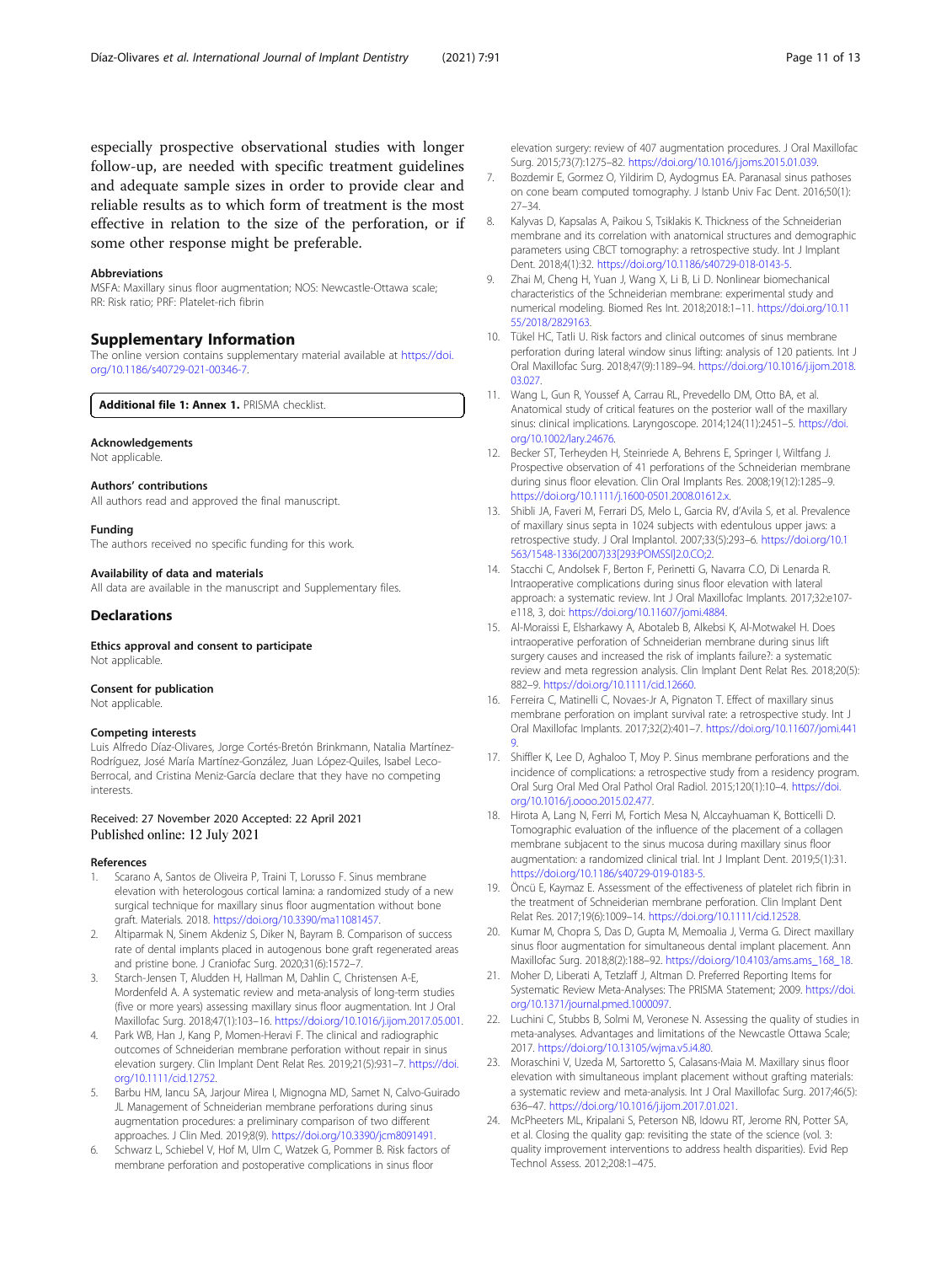- <span id="page-11-0"></span>25. Yanfeng Li, Pin Hu, Yishi Han, et al. Ex vivo comparative study on three sinus lift tools for transcrestal detaching maxillary sinus mucosa. Bioengineered. 2017;8:4:359-66. [https://doi.org/10.1080/21655979.2016.1228497.](https://doi.org/10.1080/21655979.2016.1228497)
- 26. Alsabbagh Y, Alsabbagh A, Darjazini M, Nahas B et al. Comparison of three different methods of internal sinus lifting for elevation heights of 7 mm: an ex vivo study. Int J Implant Dent. 2017. [https://doi.org/10.1186/s40729-017-](https://doi.org/10.1186/s40729-017-0103-5) [0103-5.](https://doi.org/10.1186/s40729-017-0103-5)
- 27. Ding X, Wang Q, Guo X, Yu Y. Displacement of a dental implant into the maxillary sinus after internal sinus floor elevation: report of a case and review of literature. Int J Clin Exp Med. 2015;8(4): 4826–36.
- 28. Huang JI, Yu HC, Chang YC. Schneiderian membrane repair with plateletrich fibrin during maxillary sinus augmentation with simultaneous implant placement. J Formos Med Assoc. 2016. [https://doi.org/10.1016/j.jfma.2016.](https://doi.org/10.1016/j.jfma.2016.04.006) [04.006.](https://doi.org/10.1016/j.jfma.2016.04.006)
- 29. Testori T, Wallace S, Del Fabbro M, Taschieri S. Repair of large sinus membrane perforations using stabilized collagen barrier membranes: surgical techniques with histologic and radiographic evidence of success. Int J Periodontics Restorative Dent. 2008;28(1):9–17.
- 30. Taschieri S, Corbella S, Del Fabbro M. Use of plasma rich in growth factor for Schneiderian membrane management during maxillary sinus augmentationprocedure. J Oral Implantol. 2012. [https://doi.org/10.1563/AA](https://doi.org/10.1563/AAID-JOI-D-12-00009) [ID-JOI-D-12-00009](https://doi.org/10.1563/AAID-JOI-D-12-00009).
- 31. Pikos MA. Maxillary sinus membrane repair: report of a technique for large perforations. Implant Dent. 1999;8(1):29–34. [https://doi.org/10.1097/](https://doi.org/10.1097/00008505-199901000-00003) [00008505-199901000-00003.](https://doi.org/10.1097/00008505-199901000-00003)
- 32. Meleo D, Mangione F, Corbi S, Pacifici L. Management of the Schneiderian membrane perforation during the maxillary sinus elevation procedure: a case report. Ann Stomatol (Roma). 2012;3(1):24–30.
- 33. Gehrke S A, Taschieri S, Del Fabbro M, Corbella S. Repair of a perforated sinus membrane with a subepithelial palatal conjunctive flap: technique report and evaluation. Int J Dent. 2012. <https://doi.org/10.1155/2012/489762>.
- 34. Fathima K, Harish V S, Jayavely P, Harinath P. Perforated Schneiderian membrane repair during sinus augmentation in conjunction with immediate implant placement. J Pharm Bioallied Sci. 2014. [https://doi.org/1](https://doi.org/10.4103/0975-7406.137446) [0.4103/0975-7406.137446](https://doi.org/10.4103/0975-7406.137446).
- 35. Bassi M, Adrisani C, Lopez A, Gaudio R, Lombardo L, Lauritano D. Endoscopically controlled hydraulic sinus lift in combination with rotary instruments: one year follow-up of a case series. Journal of biological regulators & homeostatic agents. 2016.
- 36. Dragonas P, Katsaros T, Avila-Ortiz G, Chambrone L, Schiavo JH, Palaiologou A. Effects of leukocyte-platelet-rich fibrin (L-PRF) in different intraoral bone grafting procedures: a systematic review. J Oral Maxillofac Surg. 2019;(2): 250-62. [https://doi.org/10.1016/j.ijom.2018.06.003.](https://doi.org/10.1016/j.ijom.2018.06.003)
- 37. Sakkas A, Schramm A, Winter K, Wilde F. Risk factors for post-operative complications after procedures for autologous bone augmentation from differentdonor sites. Journal of Cranio-Maxillofacial Surgery. 2018. [https://doi.](https://doi.org/10.1016/j.jcms.2017.11.016) [org/10.1016/j.jcms.2017.11.016.](https://doi.org/10.1016/j.jcms.2017.11.016)
- 38. De Oliveira H, De Moraes R, Limirio P, Dechichi P. Repair of a perforated sinus membrane with an autogenous periosteal graft: a study in 24 patients. Br J Oral Maxillofac Surg. 2018;56(4):299–303. [https://doi.org/10.1016/j.](https://doi.org/10.1016/j.bjoms.2017.12.020) [bjoms.2017.12.020](https://doi.org/10.1016/j.bjoms.2017.12.020).
- 39. Chirilă L, Rotaru C, Filipov I, Săndulescu M. Management of acute maxillary sinusitis after sinus bone grafting procedures with simultaneous dental implants placement. A retrospective study. BMC Infect Dis. 2016.
- 40. Riben C, Thor A. The Maxillary Sinus Membrane Elevation Procedure: Augmentation of Bone around Dental Implants without Grafts. A Review of a Surgical Technique. Int J Dent. 2012. [https://doi.org/10.1155/2012/105483.](https://doi.org/10.1155/2012/105483)
- 41. Kim G, Jae-Wang Lee, Jong-Hyon Chong, Jeong Joon Han et al. Evaluation of clinical outcomes of implants placed into the maxillary sinus with a perforated sinus membrane: a retrospective study. Maxillofacial Plastic and Reconstructive Surgery. 2016.
- 42. Nooh N. Effect of Schneiderian Membrane Perforation on Posterior Maxillary Implant Survival. J Int Oral Health. 2013;5(3):28–34.
- 43. Chaushu L, Chaushu G, Better H, Naishlos S et al. Sinus Augmentation with Simultaneous, Non-Submerged, Implant Placement Using a Minimally Invasive Hydraulic Technique. Medicina (Kaunas). 2020. [https://doi.org/10.33](https://doi.org/10.3390/medicina56020075) [90/medicina56020075](https://doi.org/10.3390/medicina56020075).
- 44. Yoko Oba, Noriko Tachikawa, Motohiro Munakata, Tsuneji Okada et al. Evaluation of maxillary sinus floor augmentation with the crestal approach and beta-tricalcium phosphate: a cone-beam computed tomography 3- to

9-year follow-up. Int J Implant Dent. 2020. [https://doi.org/10.1186/s40729-02](https://doi.org/10.1186/s40729-020-00225-7) [0-00225-7.](https://doi.org/10.1186/s40729-020-00225-7)

- 45. Giudice G, Iannello G, Terranova G, Giudice G et al. Transcrestal Sinus Lift Procedure Approaching Atrophic Maxillary Ridge: A 60-Month Clinical and Radiological Follow-Up Evaluation. Int J Dent. 2015. [https://doi.org/10.11](https://doi.org/10.1155/2015/261652) [55/2015/261652.](https://doi.org/10.1155/2015/261652)
- 46. Attar B, Alaei S, Badrian H, Davoudi A. Clinical and radiological evaluation of implants placed with osteotome sinus lift technique: 19-month follow-up. Ann Maxillofac Surg. 2016. [https://doi.org/10.4103/ams.ams\\_7\\_16.](https://doi.org/10.4103/ams.ams_7_16)
- 47. Beck-Broichsitter B, Westhoff D, Behrens E, Wiltfang J, Becker S. Impact of surgical management in cases of intraoperative membrane perforation during a sinus lift procedure: a follow-up on bone graft stability and implant success. Int J Implant Dent. 2018;4(1):6. [https://doi.org/10.1186/s4](https://doi.org/10.1186/s40729-018-0116-8) [0729-018-0116-8.](https://doi.org/10.1186/s40729-018-0116-8)
- 48. Froum S, Khouly I, Favero G, Cho S. Effect of maxillary sinus membrane perforation on vital bone formation and implant survival: a retrospective study. J Periodontol. 2013;84(8):1094–9. <https://doi.org/10.1902/jop.2012.120458>.
- 49. Oh E, Kraut E. Effect of sinus membrane perforation on dental implant integration: a retrospective study on 128 patients. Implant Dent. 2011;20(1): 13–9. <https://doi.org/10.1097/ID.0b013e3182061a73>.
- 50. Hernández-Alfaro F, Torradeflot MM, Marti C. Prevalence and management of Schneiderian membrane perforations during sinus-lift procedures. Clin Oral Impl Res. 2008;19:91–8.
- 51. Buser D, Sennerby L, De Bruyn H. Modern implant dentistry based on osseointegration: 50 years of progress, current trends and open questions. Periodontol 2000. 2017;73(1):7–21.
- 52. Herrero M, Picón M, Almeida F, Trujillo L, Núñez J, Prieto A. 382 elevaciones de seno con técnica de ventana lateral y uso de biomaterial de relleno. Rev Esp Cirug Oral y Maxilofac. 2011;33:3.
- 53. Beck-Broichsitter B, Gerle M, Wiltfang J, Becker S. Perforation of the Schneiderian membrane during sinus floor elevations: a risk factor for longterm success of dental implants? Oral Maxillofac Surg. 2020;24(2):151–6. [https://doi.org/10.1007/s10006-020-00829-8.](https://doi.org/10.1007/s10006-020-00829-8)
- 54. Boffano P, Forouzanfar T. Current concepts on complications associated with sinus augmentation procedures. J Craniofac Surg. 2014;25(2):e210–2. <https://doi.org/10.1097/SCS.0000000000000438>.
- 55. Moreno Vázques JC, Gonzalez de Rivera AS, Gil HS, Mifsut RS. Complications rate in 200 consecutive sinus lift procedures: guidelines for prevention and treatment. J Oral Maxillofac Surg. 2014;72(5):892–901. [https://doi.org/10.101](https://doi.org/10.1016/j.joms.2013.11.023) [6/j.joms.2013.11.023](https://doi.org/10.1016/j.joms.2013.11.023).
- 56. Pommer B, Ulm C, Lorenzoni M, Palmer R, Watzek G, Zechner W. Prevalence, locations and morphology of maxillary sinus septa: systematic review and meta-analysis. J Clin Periodontol. 2012;39(8):769–73. [https://doi.org/10.1111/](https://doi.org/10.1111/j.1600-051X.2012.01897.x) [j.1600-051X.2012.01897.x.](https://doi.org/10.1111/j.1600-051X.2012.01897.x)
- 57. Boreak N, Maketone P, Mourlaas J, Wang WCW, Yu PYC. Decision tree to minimize intra-operative complications during maxillary sinus augmentation procedures. J Oral Biol. 2018;5(1):8.
- 58. Monje A, Ravidà A, Wang HL, Helms JA, Brunski JB. Relationship between primary/mechanical and secondary/biological implant stability. Int J Oral Maxillofac Implants. 2019;34:s7–s23. [https://doi.org/10.11607/jomi.19suppl.g1.](https://doi.org/10.11607/jomi.19suppl.g1)
- 59. Dagba AS, Mourlaas J, Ochoa Durand D, Suzuki T, Cho SC. A novel approach to treat large Schneiderian membrane perforation-a case series. Int J Dent Oral Health. 2015;6:1.
- 60. Burkhardt R, Lang NP. Fundamental principles in periodontal plastic surgery and mucosal augmentation--a narrative review. J Clin Periodontol. 2014; 41(Suppl 15):S98–S107. <https://doi.org/10.1111/jcpe.12193>.
- 61. Choi B, Zhu S, Jung J, Lee S, Huh J. The use of autologous fibrin glue for closing sinus membrane perforations during sinus lifts. Oral Surg Oral Med Oral Pathol Oral Radiol Endod. 2006;101(4):426–31.
- 62. Von Arx T, Broggini N, Jensen SS. Membrane durability and tissue response of different bioresorbable barrier membranes: a histologic study in the rabbit calvarium. Int J Oral Maxillofac Implants. 2013;20:843–53.
- 63. Proussaefs P, Lozada J, Kim J. Repair of the perforated sinus membrane with a resorbable collagen membrane: a human study. Int J Oral Maxillofac Implants. 2004;19(3):413–20.
- 64. Anitua E, Orive G, Pla R, Roamn P, Serrano V, Andia I. The effects of PRGF on bone regeneration and on titanium implant osseointegration in goats: a histologic and histomorphometric study. J Biomed Mater Res A. 2009;91(1): 158–65. [https://doi.org/10.1002/jbm.a.32217.](https://doi.org/10.1002/jbm.a.32217)
- 65. Choukroun J, Diss A, Simonpieri A, Girard MO, Schoeffler C, Dohan SL. Platelet-rich fibrin (PRF): a second-generation platelet concentrate. Part IV: